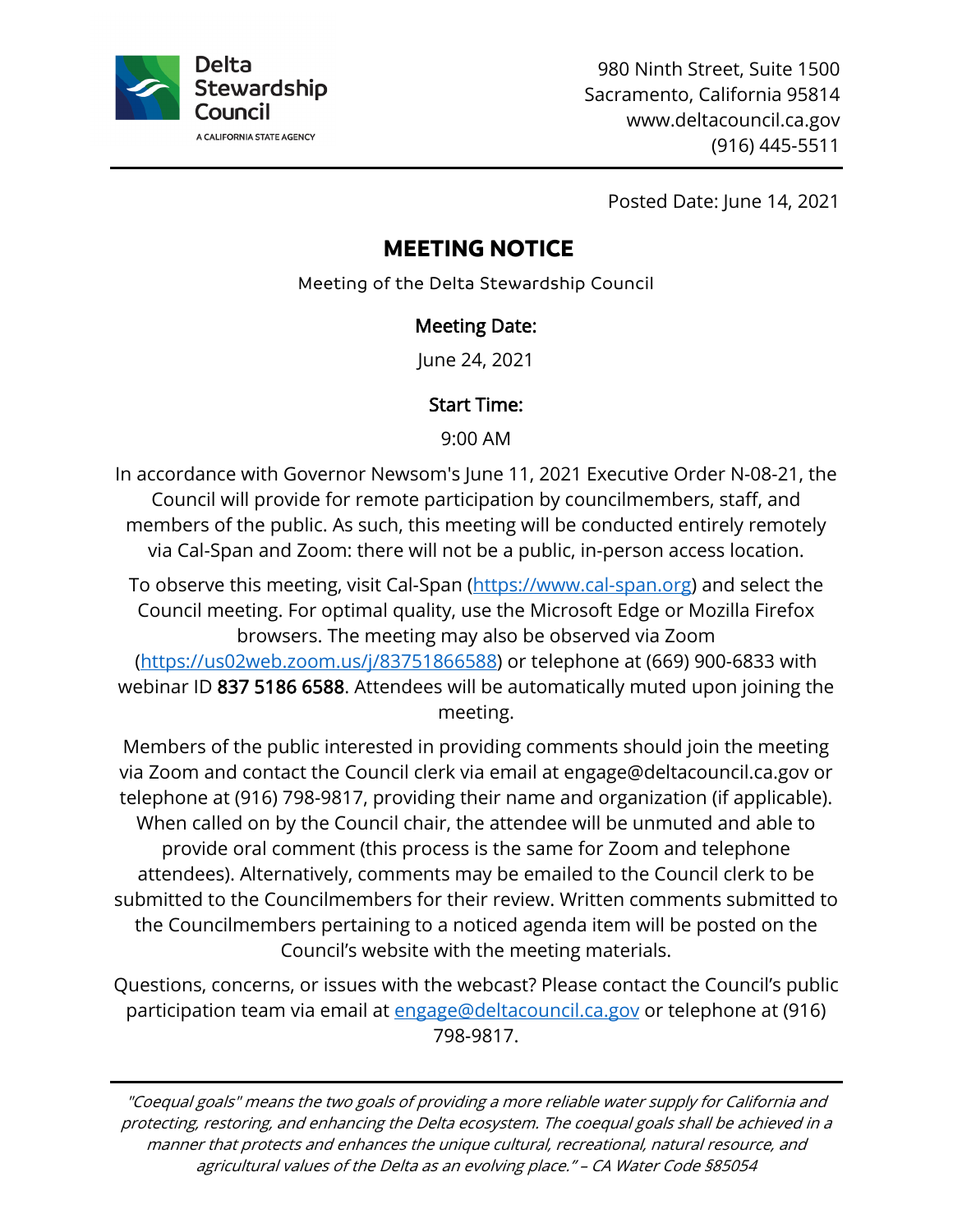#### Webcast:

The meeting will be webcast at: <https://www.cal-span.org>

Select the Delta Stewardship Council meeting from the list under "Next Live State Meetings."

# Direct Link to Meeting:

You can join the meeting directly as an Attendee at:

<https://us02web.zoom.us/j/83751866588>

Phone Number:

Please call (669) 900-6833

Webinar ID: 837 5186 6588

THE AGENDA ITEMS LISTED BELOW MAY BE CONSIDERED IN A DIFFERENT ORDER PURSUANT TO THE DETERMINATION OF THE COUNCIL CHAIR. TIMES LISTED ON THE AGENDA ARE APPROXIMATE ONLY. AT THE DISCRETION OF THE DELTA STEWARDSHIP COUNCIL, ALL ITEMS APPEARING ON THIS AGENDA, WHETHER OR NOT EXPRESSLY LISTED FOR ACTION, MAY BE DELIBERATED UPON AND MAY BE SUBJECT TO ACTION. PUBLIC COMMENT MAY BE LIMITED TO THREE MINUTES PER PERSON.

1. WELCOME AND INTRODUCTIONS

#### 2. ROLL CALL – ESTABLISH A QUORUM (WATER CODE §85210.5)

#### 3. CONSENT CALENDAR (ACTION ITEM)

 calendar, it will be removed. Removed items may be taken up either Items for the consent calendar are expected to be routine and noncontroversial. The Council will be asked to approve items on the consent calendar at one time without discussion. If any councilmember, staff, or interested person requests that an item be removed from the consent immediately after the consent agenda or placed later in the agenda at the Chair's discretion.

# A) ADOPTION OF MAY 20-21, 2021 MEETING SUMMARY

#### 4. CHAIR'S REPORT (INFORMATION ITEM)

#### 5. PUBLIC COMMENT

The public may comment on any topic not on the Council's agenda.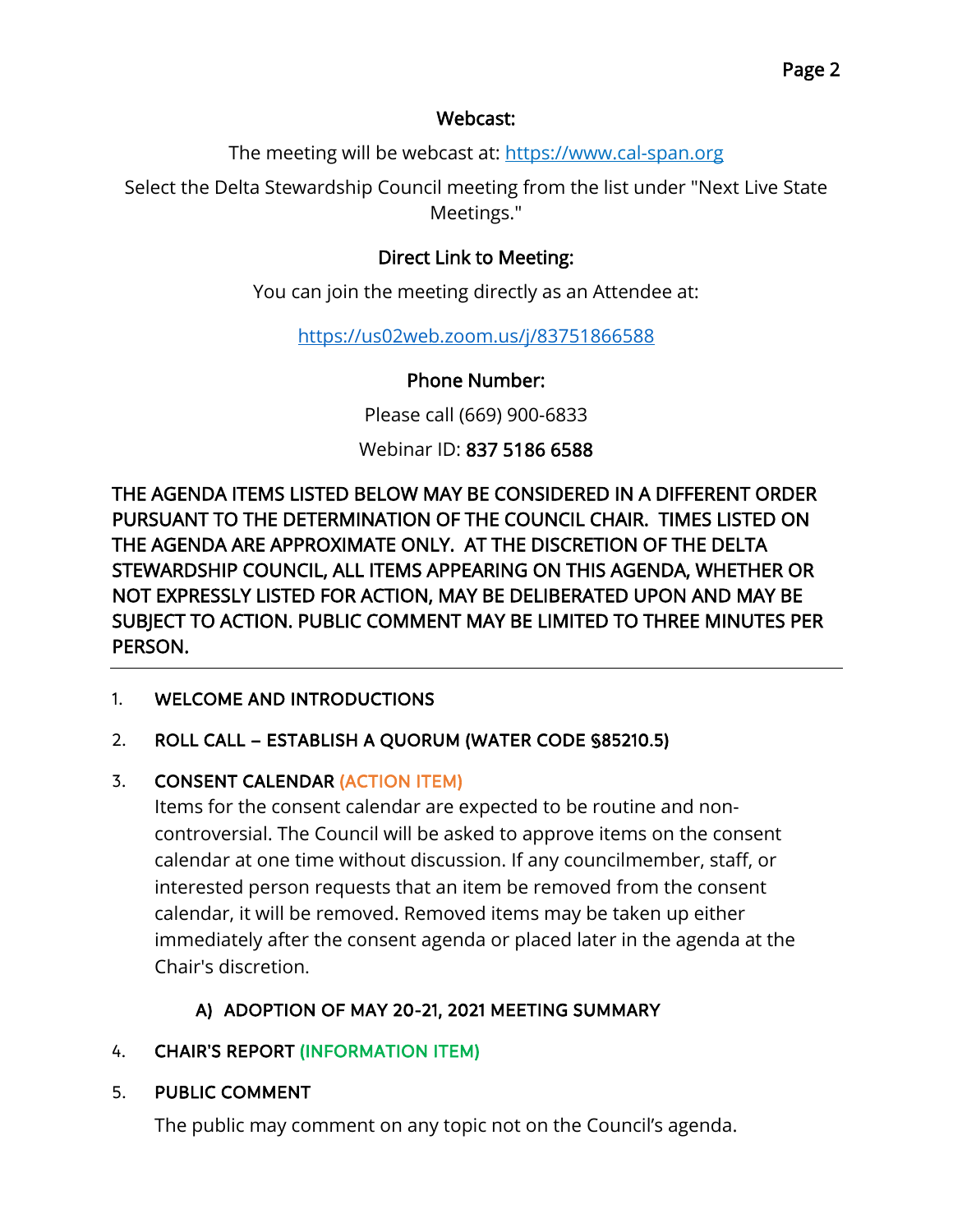### 6. EXECUTIVE OFFICER'S REPORT

The Executive Officer will provide an update on the Council's activities and provide the Council with outgoing correspondence, the Outreach Highlights Report, the Active Projects List, and other relevant documents.

# A) LEGAL UPDATE (INFORMATION ITEM)

# B) LEGISLATIVE UPDATE (ACTION ITEM)

 to express support, opposition, or seek to amend any of the bills listed The Council may discuss current legislation that could affect the Council and/or implementation of the Delta Plan, and may take action in the monthly legislative report.

# C) SACRAMENTO-SAN JOAQUIN DELTA CONSERVANCY UPDATE (INFORMATION ITEM)

The Executive Officer from the Sacramento-San Joaquin Delta Conservancy will provide an update on the organization's activities as they relate to the Delta Plan.

# 7. LEAD SCIENTIST'S REPORT (INFORMATION ITEM)

 impacting the Delta and highlights Delta Science Program activities.Delta Lead Scientist Dr. Laurel Larsen will provide an update on Delta Science Program activities. The Lead Scientist Update provides the Council with unbiased advice on matters of scientific importance in the Delta. The monthly report provides an opportunity to discuss relevant advances in science

# SOLICITATION NOTICE (ACTION ITEM) 8. CONSIDERATION AND POSSIBLE APPROVAL OF THE DELTA SCIENCE PROGRAM RESEARCH AWARDS PURSUANT TO THE 2021 JOINT DELTA SCIENCE PROPOSAL

 facilitated by California Sea Grant. More information on the Delta Science The Council will consider approval of 34 contract agreements for 16 research projects, totaling up to \$[9,611,012.75](https://9,611,012.75), as part of the 2021 Joint Delta Science Proposal Solicitation Notice (PSN). This PSN is part of a collaborative science effort between the Delta Science Program and the U.S. Bureau of Reclamation, Proposal Solicitation Process can be found here:

[https://deltacouncil.ca.gov/delta-science-program/delta-science-proposal](https://deltacouncil.ca.gov/delta-science-program/delta-science-proposal-solicitations)solicitations.